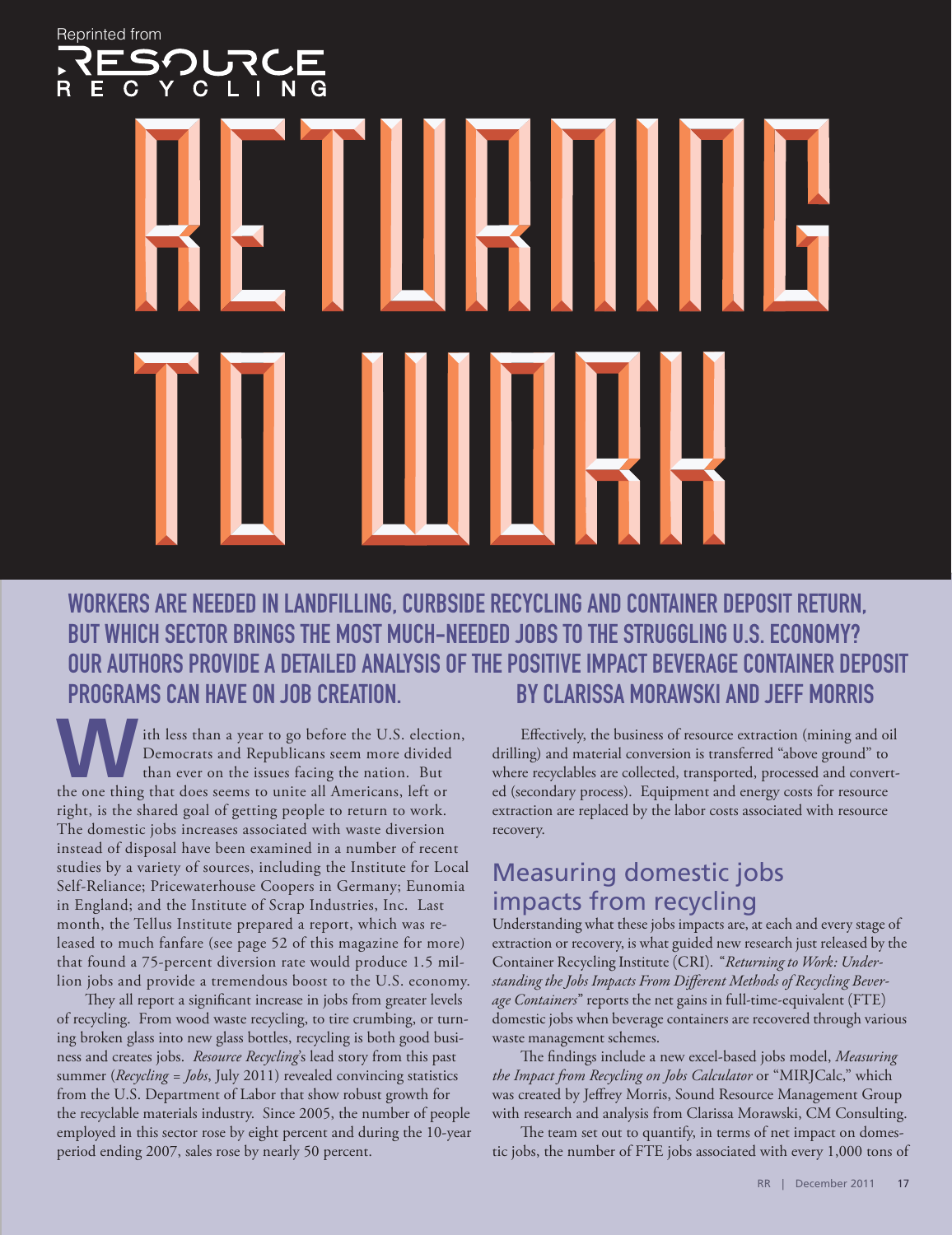beverage container material recovered and recycled. Materials included in the study were beverage containers sold in the U.S., made from aluminum, glass and PET. Collectively, these represent over 220 billion units available for recycling each year, weighing over 1.5 million tons of aluminum, 9.6 million tons of glass, and 2.7 million tons of PET.

Three different materials management schemes were analyzed: container deposit return (CDR); residential curbside recycling; and disposal. For each option, the research team figuratively "traveled" along the same path that all three materials will travel and identified how many jobs are directly associated with the tonnage throughput along the way.

For example, in the case of glass recovery, there are jobs associated with collection, transportation, processing in a material recovery facility (MRF), more transportation and glass beneficiation (secondary processing or "conversion"). Jobs were counted along the way until the material gets shipped to a product manufacturer. Jobs in manufacturing were excluded because it is confirmed that in most cases irrespective of whether the raw material is virgin or recovered (secondary), the impact on manufacturing jobs is neutral. In addition, if material like PET is exported overseas, counting jobs stops. Lastly, if any material is lost along the way as "residual" during processing, the counting shifts to the number of jobs associated with disposal of the material.

The research also attempts to quantify job losses that may occur upstream during virgin material extraction when recovered material substitutes for virgin. Extracting raw materials for use in glass bottles, fiberglass and aggregates for example, includes mining for silica, soda ash, aplite, limestone and borates. The raw material "recipes" per ton of manufactured product were provided by manufacturers.

Beverage container throughput (in tons) is based on average recovery rates for state-based CDR systems; residential curbside recycling and enhanced curbside, which includes recycling of containers generated away-from-home, as well as recycling of containers generated by multi-family residents and single-family households without access to curbside (households required to self-haul to a recycling depot).

### User inputs

Users of MIRJCalc input name of the state, and several primary variables which have a measurable impact on amount of beverage container recovered (e.g., the amount of tonnage to run through the model). The model incorporates state-specific data, such as population; single-family versus multi-family share of households; and beverage sales by type.

For example, in the CDR scenario, the user identifies the deposit level (a 5-, 10- or 15-cent deposit) which specifies the average performance rate of 75 percent, 85 percent and 95 percent collection, respectively. Users may also enter another recovery rate if they choose to. For the non-CDR scenario, users are asked to provide the percent of eligible households with curbside collection service.

For other important variables, defaults are provided which represent average rates in the U.S. For example, for non-CDR recovery, default capture rates are provided for glass, PET and aluminum containers from single- and multi-residential generators with collection services, away-from-home and self-haul recycling. In addition, the proportion of manual versus automated curbside collection is

Figure 1 | Jobs created (U.S.) from beverage container recycling





also assumed at 23 percent and 77 percent, respectively. Users may change the default to better reflect the situation in their state.

Defaults also exist for both CDR and non-CDR options, relating to the export rate for PET, as well as yield loss rates for glass, PET and aluminum. These loss rates are based on reports from the secondary processing industry and represent actual experience with both curbside and CDR streams of material.

## The final results

The analysis provides a compelling case for increasing recovery rates and maintaining high-quality glass, PET and aluminum recovered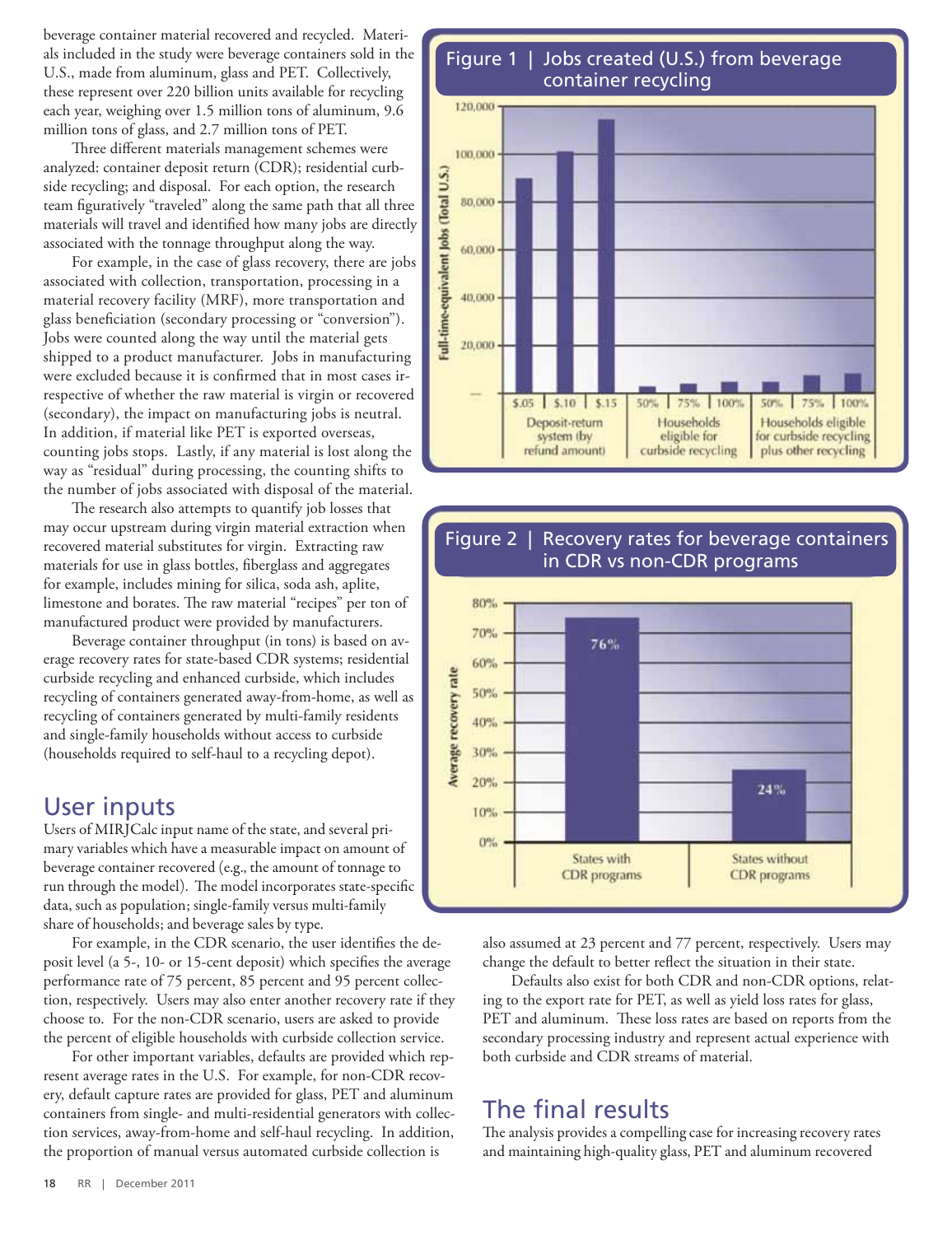

materials. Maximizing recovery rates ensures the greatest volume of containers moves through each recovery stage and gains the associated domestic jobs. In addition, maintaining high-quality material results in the least amount of yield loss (contamination) to disposal, where there are fewer jobs, ton for ton.

The following provides a summary of findings based on a set of default inputs which are reflective of status quo rates in the U.S. today. While the model is designed for a state-by-state analysis, the results below are for the entire country.

Using deposit return as a means of collecting beverage containers instead of a curbside recycling program creates more jobs. Using primary system parameters as the base scenario (5-, 10-, or 15-cent refund value in a CDR system, and 50-, 75- or 100-per-

*Beverage container deposit systems provide 11 to 38 times more direct jobs than curbside recycling systems for beverage containers.* 

cent curbside eligibility for a non-CDR system), deposit-return systems create significantly more jobs. (See Figure 1).

The primary driver of direct jobs from recovery operations is the amount of material ("throughput") entering and leaving the system. Deposit-return systems recover approximately three times more beverage container material than the closest competitor, curbside recycling. Specifically, in the U.S., deposit-return systems recover approximately 76 percent of all beverage containers covered by deposit laws, compared to approximately 24 percent of beverage containers collected through curbside programs and other methods (see Figure 2).

The secondary driver of direct jobs in container recycling systems relates to the number of workers needed to collect and sort the containers and transport them to the MRF or secondary processor. Deposit-return systems require 1.5 to 4.0 times as many employees for these tasks as do curbside systems. Specifically, approximately 7.34 FTEs are required per 1,000 tons of material collected in a deposit-return system, compared to 4.46 FTEs in a manual curbside system and 1.66 FTEs in an automated curbside system.



Replacing virgin material with secondary materials in manufacturing recycled-content products may displace some domestic jobs in mining, oil extraction, polymerization and other virgin material extraction industries. However, extraction industries tend to be more machine intensive than labor intensive (see Figures 3 and 4). As such, the net employment impact favors jobs in recovery industries.

## Moving from the micro to the macro

The analysis is a micro look at the impact of recycling materials through various collection mechanisms, and presents only a portion of the benefits related to job creation. These are the direct jobs only. Excluded are all of the job increases that arise from businesses in the region that supply goods and services to the recycling business ("indirect jobs").

In addition, businesses that provide goods and services to the individuals with the direct jobs also create additional new jobs ("induced jobs"). And then there are the induced jobs from the indirect jobs, and on and on. Both indirect and induced effects will have a multiplier effect on the direct jobs from recycling, which further emphasize the benefits of increasing recycling in the U.S.

While MIRJCalc treats the domestic manufacturing jobs as neutral, the report recognizes that for many U.S. consumer-products manufacturers who use recycled container material in everything from bottles and fleece to fiberglass, they do so to reduce energy use, emissions and other pollution, reduce production costs and meet internal or industry sustainability goals.

Increasing the quantity and quality of recovered glass containers available for beneficiation, for example, can increase the amount of high-value, furnace-ready cullet for bottle manufacturing and decrease the amount sent to landfill as residual.

Superior performance rates for recovered quantities and improved quality of material is consistently higher in CDR versus curbside collection systems. In fact, glass manufacturers report a strong correlation between their level of cullet use and the availability of cullet from states with CDR programs. Specifically, one large bottle glass manufacturer with facilities throughout the U.S. reports average recycled-content rates of 72 percent in CDR states;